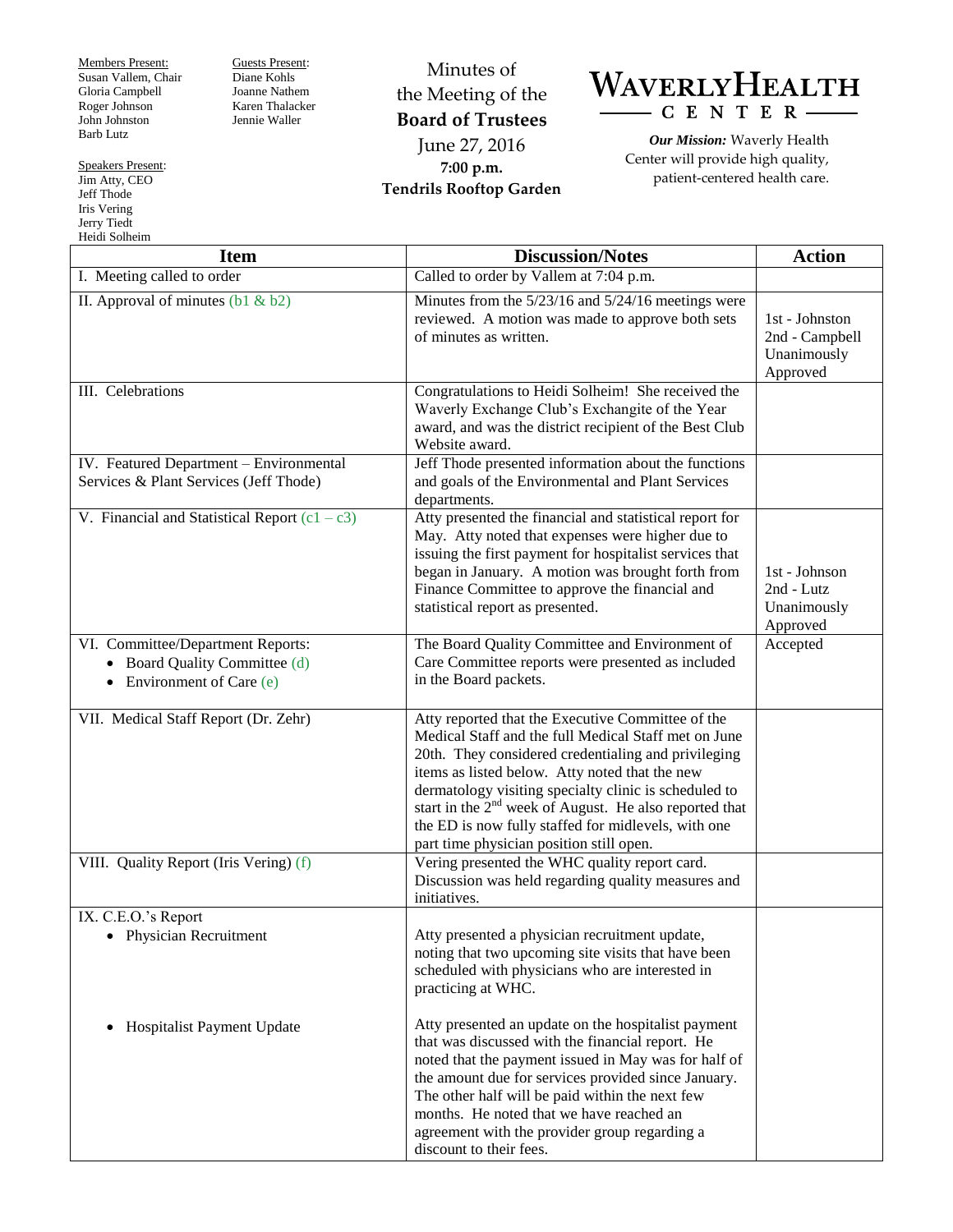| <b>IHERF</b> Scholarship                                                                                                                                                                                                                                                                                                                                                                                                                                                                                                                                                                                                                         | Atty reported that WHC employees had the top three<br>scoring IHERF scholarship applications.<br>Scholarships were awarded to two WHC staff, Holly<br>Eastman, RN and Pam Brahn, RN. The WHC<br>Foundation has chosen to award a scholarship to the<br>third applicant. This award will be presented at their<br>Board meeting in July.                      |                                                                     |
|--------------------------------------------------------------------------------------------------------------------------------------------------------------------------------------------------------------------------------------------------------------------------------------------------------------------------------------------------------------------------------------------------------------------------------------------------------------------------------------------------------------------------------------------------------------------------------------------------------------------------------------------------|--------------------------------------------------------------------------------------------------------------------------------------------------------------------------------------------------------------------------------------------------------------------------------------------------------------------------------------------------------------|---------------------------------------------------------------------|
| X. Old Business                                                                                                                                                                                                                                                                                                                                                                                                                                                                                                                                                                                                                                  |                                                                                                                                                                                                                                                                                                                                                              |                                                                     |
| <b>Information Systems Update</b>                                                                                                                                                                                                                                                                                                                                                                                                                                                                                                                                                                                                                | Tiedt presented an information systems update,<br>noting the work that is occurring with the eCW 10i<br>unified medical record project.                                                                                                                                                                                                                      |                                                                     |
| XI. New Business                                                                                                                                                                                                                                                                                                                                                                                                                                                                                                                                                                                                                                 |                                                                                                                                                                                                                                                                                                                                                              |                                                                     |
| • Community Health Needs Assessment (g)                                                                                                                                                                                                                                                                                                                                                                                                                                                                                                                                                                                                          | Solheim presented the community health needs<br>assessment. Discussion was held regarding the<br>assessment and the action plans. A motion was<br>made to approve the community health needs<br>assessment as presented.                                                                                                                                     | 1st - Campbell<br>2nd - Lutz<br>Unanimously<br>Approved             |
| Organizational Chart Revisions (h)                                                                                                                                                                                                                                                                                                                                                                                                                                                                                                                                                                                                               | Atty presented revisions to the organizational chart.<br>A motion was made to approve the revised<br>organizational chart as presented.                                                                                                                                                                                                                      | 1st - Johnston<br>2nd - Johnson<br>Unanimously<br>Approved          |
| ProfileUnity + FlexApp Support<br>Agreement (i)                                                                                                                                                                                                                                                                                                                                                                                                                                                                                                                                                                                                  | Tiedt presented a three year agreement for<br>ProfileUnity + FlexApp support. A motion was<br>made to approve the agreement as presented.                                                                                                                                                                                                                    | 1st - Campbell<br>2nd - Johnson<br>Unanimously                      |
| Economic Development Request (j)                                                                                                                                                                                                                                                                                                                                                                                                                                                                                                                                                                                                                 | Atty presented a financial support request from the<br>City of Waverly's Economic Development<br>department. Discussion was held regarding the<br>importance of Economic Development. A motion<br>was made to approve \$5,000 in financial support to<br>the City of Waverly for Economic Development.                                                       | Approved<br>1st - Johnston<br>2nd - Lutz<br>Unanimously<br>Approved |
| Amperage Healthcare Marketing<br>Agreement (n)                                                                                                                                                                                                                                                                                                                                                                                                                                                                                                                                                                                                   | Solheim presented an agreement with Amperage<br>Healthcare Marketing for the Women's Clinic<br>advertising campaign, which will include a television<br>ad, two radio ads, and still photography. A motion<br>was made to approve the budgeted agreement as<br>presented at a cost of \$13,100.                                                              | 1st - Johnson<br>2nd - Lutz<br>Unanimously<br>Approved              |
| Request for Privileges:<br>$\bullet$<br>• Alena Ellerbroek, ARNP - Ancillary,<br>Dermatology, Premier Dermatology<br>· Justin Ellerbroek, MD - Ancillary,<br>Dermatology, Premier Dermatology<br>• Brian Hopper, MD - Courtesy,<br>Radiology, RCI<br>• Raleigh Johnson, $MD$ – Consulting,<br>Radiology, RCI<br>$\blacksquare$ Wei Ouyang, MD – Courtesy,<br>Radiology, RCI<br>• Christopher Goetzinger, MD - Active,<br>Family Practice, Unity Point<br>Renu Bansal, MD - Active, Family<br>Practice, WHC<br>• Stacia Danielson, ARNP - Active,<br>Psychiatry & Mental Health, WHC<br><b>Jessica Webb, DO</b> – Active, Family<br>Practice, WHC | Privileging items were presented as individually<br>listed at left. All files have been reviewed by the<br>Executive Committee of the Medical Staff. The<br>Executive Committee recommends approval. A<br>motion was made to approve all privileging items as<br>individually considered and recommended by the<br>Executive Committee of the Medical Staff. | 1st - Johnston<br>2nd - Campbell<br>Unanimously<br>Approved         |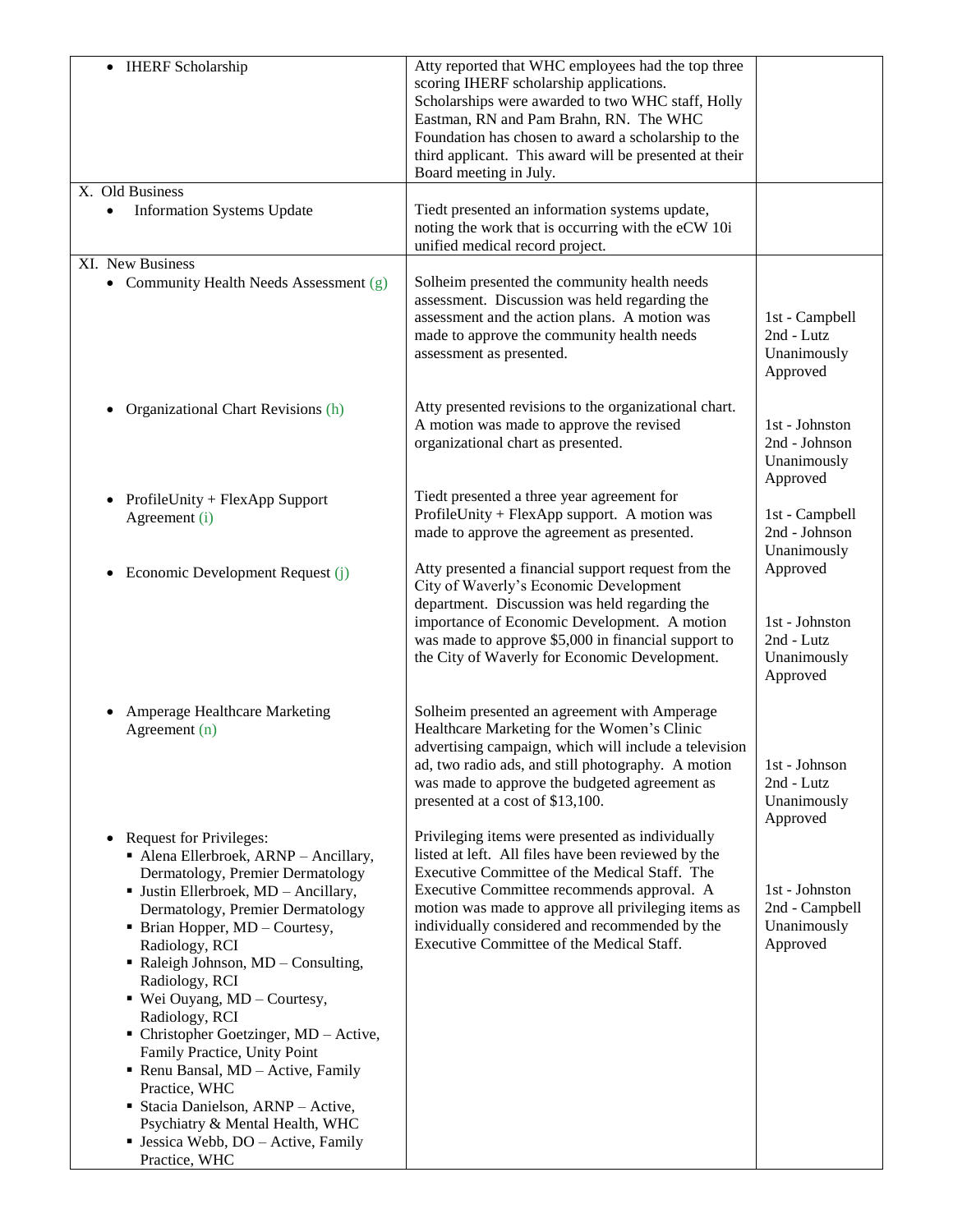| • Toni Luck, ARNP – Active, Emergency<br>Medicine & Family Practice, WHC<br>• Umar Chaudhry, MD - Consulting,<br>Radiology, RCI<br>Ryan Holdsworth, MD - Courtesy,<br>Radiology, RCI                                                                                                                                                                                                                                        |                                                                                                                                                                                                                                  |                                  |
|-----------------------------------------------------------------------------------------------------------------------------------------------------------------------------------------------------------------------------------------------------------------------------------------------------------------------------------------------------------------------------------------------------------------------------|----------------------------------------------------------------------------------------------------------------------------------------------------------------------------------------------------------------------------------|----------------------------------|
| Privilege Update:<br>• Sarah DeVore, ARNP - Active, Family<br>Practice, WHC                                                                                                                                                                                                                                                                                                                                                 |                                                                                                                                                                                                                                  |                                  |
| Provisional Appointment to Medical Staff:<br>• Jodi Bangasser, ARNP - Active, Family<br>Practice, WHC<br>• Sheila Foster, $DO - Consulting$ ,<br>Radiology, RCI<br>• David S. Lenninger, CRNA (Locums) –<br>Courtesy, Anesthesia, WHC<br>Kathie Whitt, DPM - Courtesy,<br>Podiatry, Family Foot Health Care                                                                                                                 |                                                                                                                                                                                                                                  |                                  |
| Reappointment to Medical Staff:<br>Kent Nickell, MD - Consulting,<br>Pathology, NE Iowa Pathology<br>Associates                                                                                                                                                                                                                                                                                                             |                                                                                                                                                                                                                                  |                                  |
| Change is Status Provisional to Regular:<br>Kathleen Heise, ARNP - Active, Family<br>Practice, WHC<br>• Warren Spencer, MD - Consulting,<br>Radiology, RCI                                                                                                                                                                                                                                                                  |                                                                                                                                                                                                                                  |                                  |
| Resignations from Medical Staff:<br>• David Congdon, MD - Ancillary, Facial<br>Plastic & Reconstructive Surgery/<br>Otolaryngology, CVMS<br>Paul Lantz, DPM - Courtesy, Podiatry -<br>Resident, Covenant<br>Tricia Thompson, ARNP - Ancillary,<br>Facial Plastic & Reconstructive Surgery/<br>Otolaryngology, CVMS<br>Crystal Wilken, ARNP - Ancillary,<br>Facial Plastic & Reconstructive Surgery/<br>Otolaryngology, CVMS |                                                                                                                                                                                                                                  |                                  |
| New/Revised Policies & Procedures:<br>None                                                                                                                                                                                                                                                                                                                                                                                  |                                                                                                                                                                                                                                  |                                  |
| Finance Committee (k)<br>• Capital Purchase FYIs -<br>o FLUKE Wire/Cat6 Analyzer/Tester<br>\$8,400<br>Hoyer Lift \$7,502<br>$\circ$<br>Sit to Stand \$6,281.52<br>O<br>MediaWriter D100 \$9,999                                                                                                                                                                                                                             | Atty reported that the Finance Committee met on<br>June 22nd. Minutes from the meeting were included<br>in the Board packet. Atty noted the capital<br>purchases listed at left that were under the Board<br>approval threshold. |                                  |
| • Charity Care                                                                                                                                                                                                                                                                                                                                                                                                              | There were no applications for charity care.                                                                                                                                                                                     |                                  |
| <b>Resolution Naming Depositories (1)</b>                                                                                                                                                                                                                                                                                                                                                                                   | Atty presented the resolution naming depositories for<br>Waverly Health Center. Veridian Credit Union has<br>been added to the resolution. A motion was made to<br>approve the resolution as presented.                          | 1st - Campbell<br>2nd - Johnston |